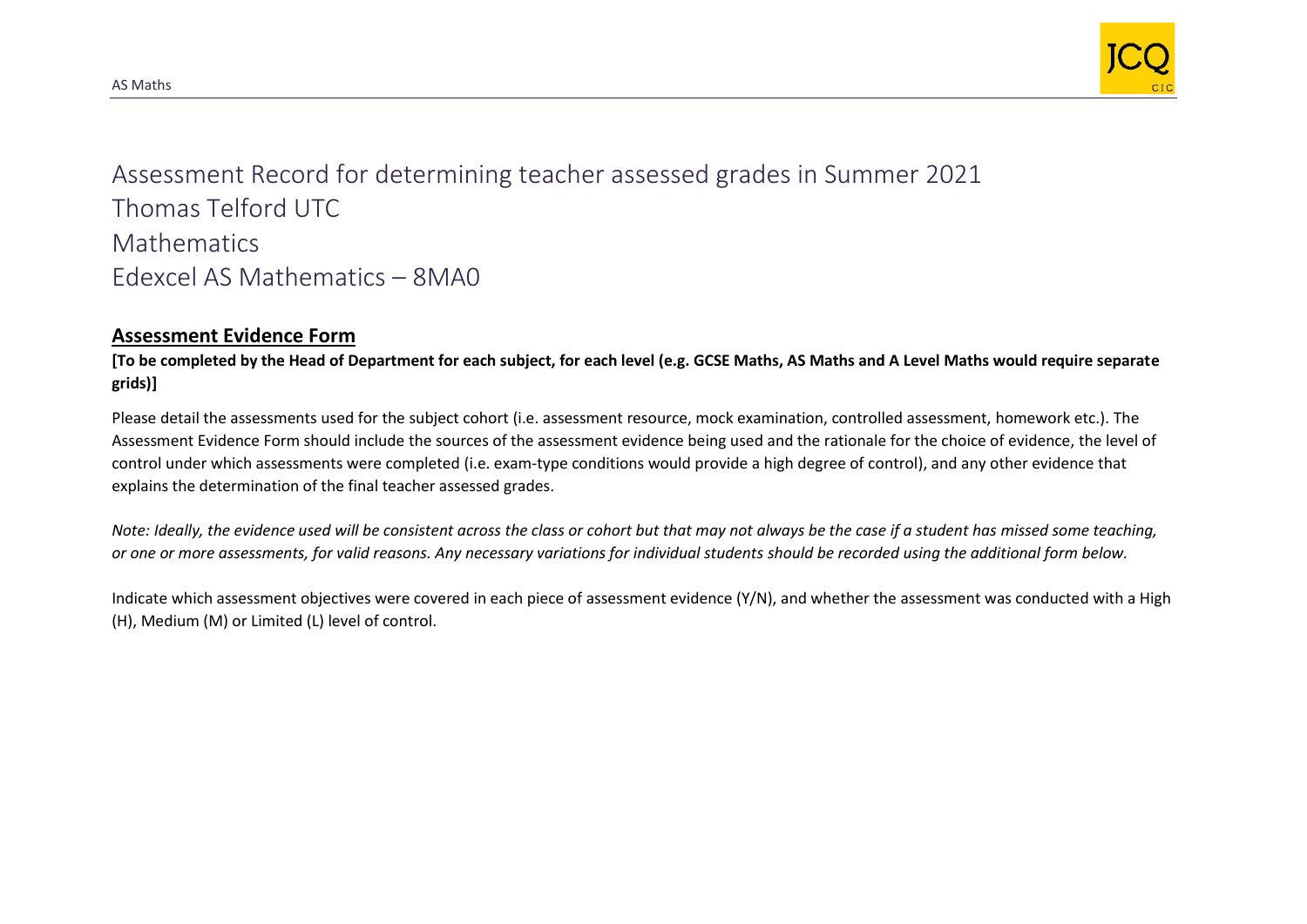

|                                | Type of Assessment                     | Assessment |                 | Level of        |         |
|--------------------------------|----------------------------------------|------------|-----------------|-----------------|---------|
|                                |                                        | Objectives |                 |                 | Control |
|                                |                                        | AO1        | AO <sub>2</sub> | AO <sub>3</sub> | H, M, L |
| Mark book                      | <b>Target and Predicted Grades</b>     |            | v               |                 | M       |
| October Half Term Assessment   | Exam Assessment questions              |            | γ               |                 | Υ       |
| (20th Oct 20)                  |                                        |            |                 |                 |         |
| December Assessment (16th      | Exam Assessment questions              |            | v               |                 | v       |
| Dec 20)                        |                                        |            |                 |                 |         |
| Feb Half Term Assessment (10th | Exam Assessment questions              |            | ۷               |                 |         |
| Feb 21)                        |                                        |            |                 |                 |         |
| Easter Half Term Assessment    | Exam Assessment questions              | v          | ۷               |                 | ٧       |
| (31st March 21)                |                                        |            |                 |                 |         |
| AS Assessment (12th May 21)    | Full AS Paper                          |            | v               |                 | v       |
| AS Assessment (19th May 21)    | Selective Statistics / Mechanics Paper |            |                 |                 |         |

## **If an assessment objective has been omitted at subject cohort level please briefly outline the reasons why:-**

Due to the student's decision to leave the school in the Summer 2021, he will be missing assessment of key topics from AS Statistics and Mechanics. These have been noted below:

Statistics – Correlation, Probability, Statistical Distributions and Hypothesis testing Mechanics – Constant acceleration, Force & Motion and Variable acceleration.

To ensure fairness, he will be assessed on the chapters that he has been taught using Edexcel provided exam questions released in March/April 2021.

**Outline the rationale for the choice of assessment evidence used, i.e. why the evidence above was used and how it supported the grading decision:-**